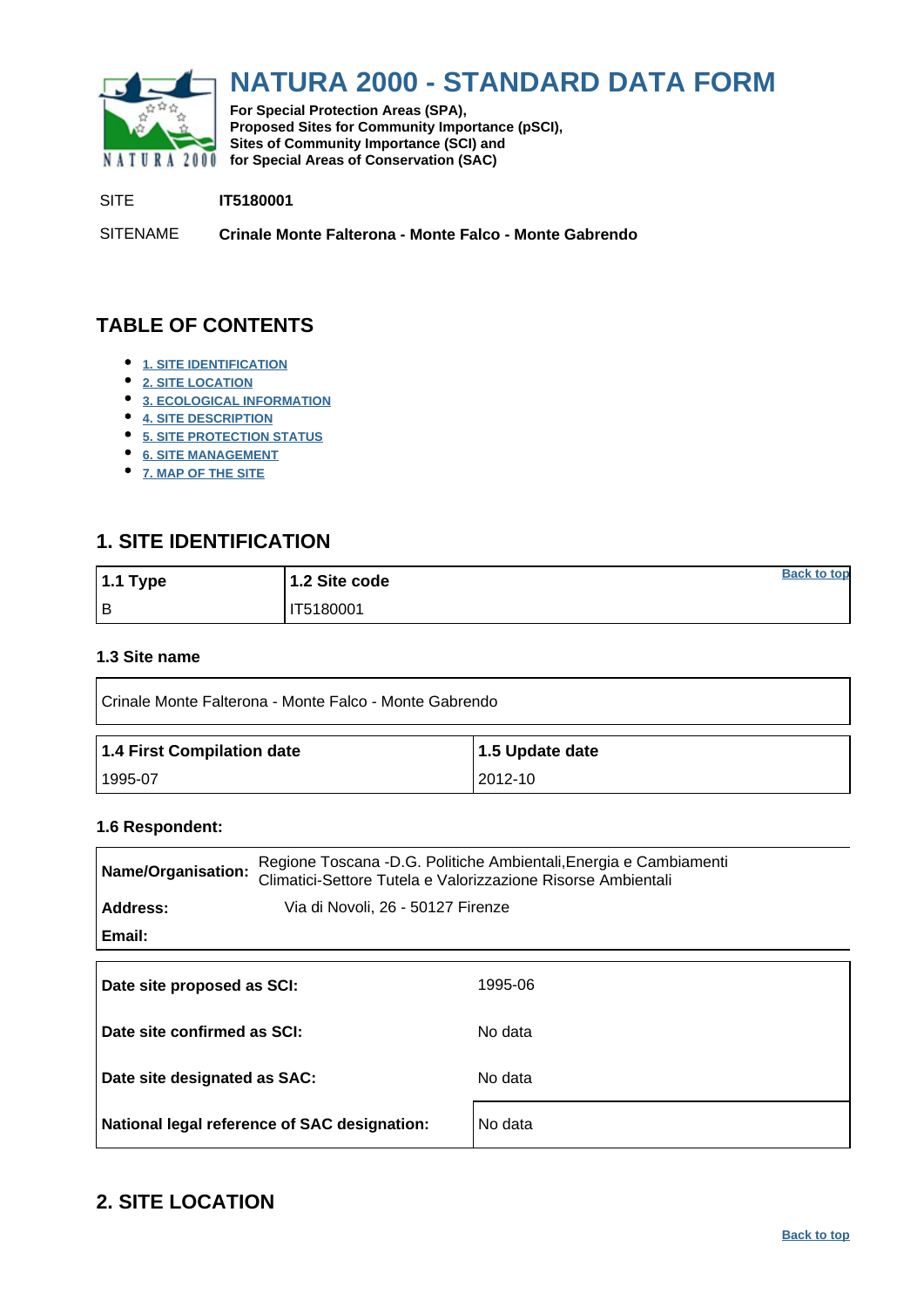#### **2.1 Site-centre location [decimal degrees]:**

| Longitude        | Latitude            |
|------------------|---------------------|
| 11.7205555555556 | 43.8738888888889    |
|                  |                     |
| 2.2 Area [ha]:   | 2.3 Marine area [%] |
| 200.0            | 0.0                 |
|                  |                     |
|                  |                     |

#### **2.4 Sitelength [km]:**

0.0

#### **2.5 Administrative region code and name**

| <b>NUTS level 2 code</b> | <b>Region Name</b> |
|--------------------------|--------------------|
| IITE1                    | oscana             |

#### **2.6 Biogeographical Region(s)**

Continental (100.0

### <span id="page-1-0"></span>**3. ECOLOGICAL INFORMATION**

#### **3.1 Habitat types present on the site and assessment for them**

**Annex I Habitat types Site assessment Code PF NP Cover [ha] Cave [number] Data quality A|B|C|D A|B|C Representativity Relative Surface Conservation Global**  $\begin{array}{c|c|c|c|c} \hline 4060 & & & 0.5 & & \ \hline \end{array}$   $\begin{array}{c|c|c|c} \multicolumn{1}{c|c|c} \multicolumn{1}{c|c|c} \multicolumn{1}{c} \multicolumn{1}{c} \multicolumn{1}{c} \multicolumn{1}{c} \multicolumn{1}{c} \multicolumn{1}{c} \multicolumn{1}{c} \multicolumn{1}{c} \multicolumn{1}{c} \multicolumn{1}{c} \multicolumn{1}{c} \multicolumn{1}{c} \multicolumn{1}{c} \multicolumn{1}{c} \multicolumn{1}{c} \mult$ 6210  $\mathbf{B}$   $\mathbf{X}$  | 1.0 M  $\mathbf{C}$  C  $\mathbf{C}$  C  $\mathbf{C}$ <sup>6230</sup> 5.0 G B C B B <sup>6520</sup> 2.0 B C B B 8210 **b**  $\begin{array}{|c|c|c|c|c|}\n\hline\n\text{8210B} & \text{0.01} \\
\hline\n\end{array}$  M B  $\begin{array}{|c|c|c|c|}\n\hline\n\text{B} & \text{C} & \text{C} \\
\hline\n\end{array}$ 8230 **b**  $\begin{array}{|c|c|c|c|c|}\n\hline\n\text{.} & \text{.} & \text{.} & \text{.} & \text{.} & \text{.} & \text{.} & \text{.} & \text{.} & \text{.} & \text{.} & \text{.} & \text{.} & \text{.} & \text{.} & \text{.} & \text{.} & \text{.} & \text{.} & \text{.} & \text{.} & \text{.} & \text{.} & \text{.} & \text{.} & \text{.} & \text{.} & \text{.} & \text{.} & \text{.} & \text{.} & \text{$ 9110 **9** 90.0 G A C B A 9210  $\blacksquare$  40.0 G A C B B

**[Back to top](#page-0-0)**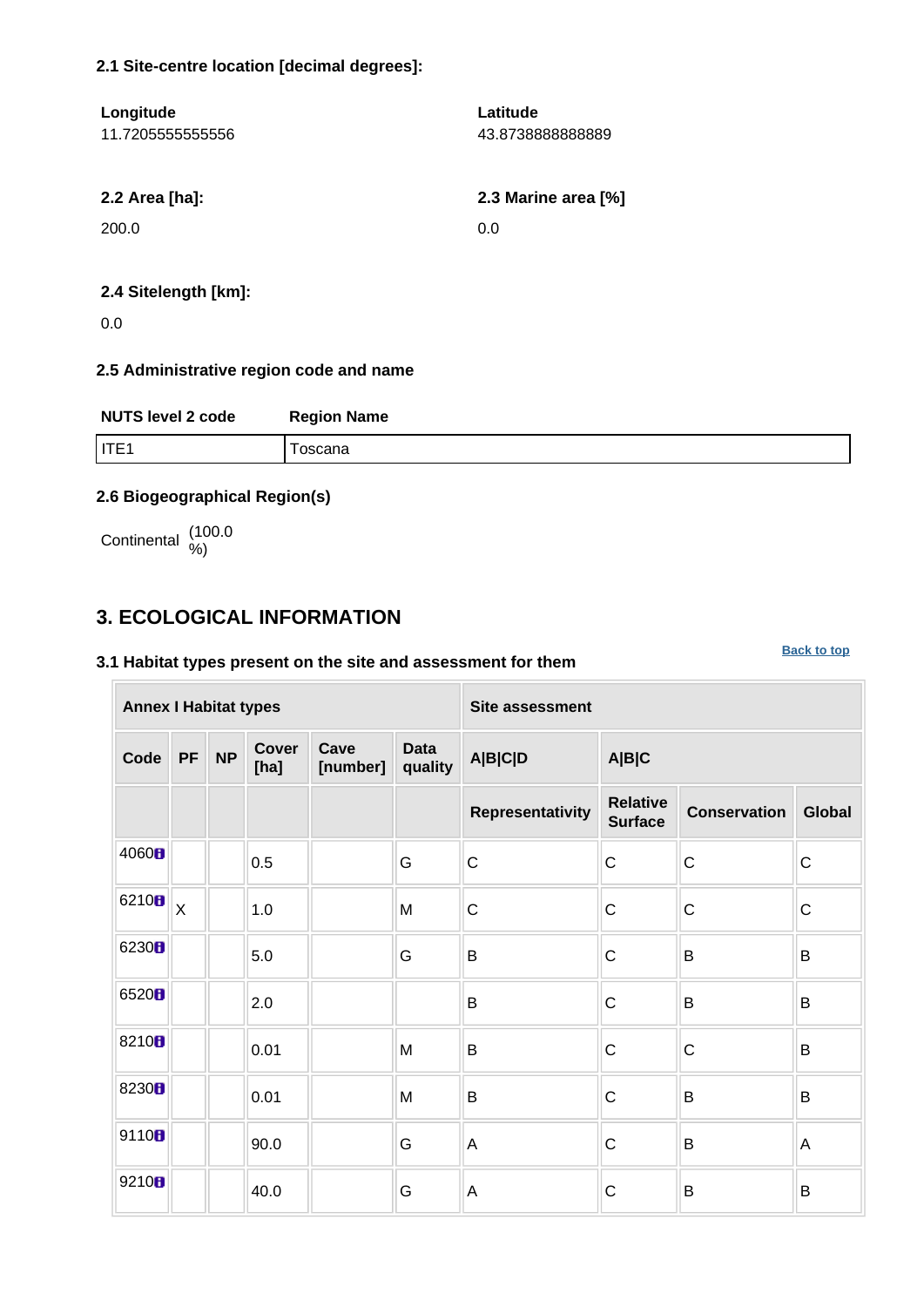- **PF:** for the habitat types that can have a non-priority as well as a priority form (6210, 7130, 9430) enter "X" in the column PF to indicate the priority form.
- **NP:** in case that a habitat type no longer exists in the site enter: x (optional)
- **Cover:** decimal values can be entered
- **Caves:** for habitat types 8310, 8330 (caves) enter the number of caves if estimated surface is not available.
- **Data quality:** G = 'Good' (e.g. based on surveys); M = 'Moderate' (e.g. based on partial data with some extrapolation);  $P = 'Poor'$  (e.g. rough estimation)

#### **3.2 Species referred to in Article 4 of Directive 2009/147/EC and listed in Annex II of Directive 92/43/EEC and site evaluation for them**

|   | <b>Species</b> |                                    |   |           | Population in the site |             |            |      |              | <b>Site assessment</b> |              |              |              |              |
|---|----------------|------------------------------------|---|-----------|------------------------|-------------|------------|------|--------------|------------------------|--------------|--------------|--------------|--------------|
| G | Code           | <b>Scientific</b><br><b>Name</b>   | S | <b>NP</b> | T                      | <b>Size</b> |            | Unit | Cat.         | D.qual.                | A B C D      | A B C        |              |              |
|   |                |                                    |   |           |                        | <b>Min</b>  | <b>Max</b> |      |              |                        | Pop.         | Con.         | Iso.         | Glo.         |
| B | A256           | <b>Anthus trivialis</b>            |   |           | p                      |             |            |      | P            | <b>DD</b>              | D            |              |              |              |
| B | A091           | <b>Aquila</b><br>chrysaetos        |   |           | р                      |             |            |      | P            | <b>DD</b>              | $\mathsf{C}$ | B            | $\mathsf{C}$ | $\mathsf{C}$ |
| M | 1352           | <b>Canis lupus</b>                 |   |           | p                      |             |            |      | R            | <b>DD</b>              | $\mathsf C$  | B            | $\mathsf{C}$ | B            |
| I | 6199           | <b>Euplagia</b><br>quadripunctaria |   |           | р                      |             |            |      | R            | <b>DD</b>              | C            | B            | C            | $\mathsf{C}$ |
| B | A103           | <b>Falco</b><br>peregrinus         |   |           | p                      |             |            |      | P            | <b>DD</b>              | D            |              |              |              |
| B | A073           | <b>Milvus migrans</b>              |   |           | p                      |             |            |      | P            | <b>DD</b>              | D            |              |              |              |
| B | A280           | <b>Monticola</b><br>saxatilis      |   |           | r                      |             |            |      | P            | <b>DD</b>              | D            |              |              |              |
| B | A072           | Pernis apivorus                    |   |           | p                      |             |            |      | $\mathsf{R}$ | <b>DD</b>              | $\mathsf C$  | B            | $\mathsf{C}$ | B            |
| B | A266           | <b>Prunella</b><br>modularis       |   |           | p                      |             |            |      | P            | <b>DD</b>              | $\mathsf{C}$ | $\mathsf{C}$ | $\mathsf{C}$ | $\mathsf{C}$ |
| L | 1087           | Rosalia alpina                     |   |           | p                      |             |            |      | P            | <b>DD</b>              | $\mathsf{C}$ | A            | B            | B            |
| B | A310           | <b>Sylvia borin</b>                |   |           | р                      |             |            |      | P            | <b>DD</b>              | D            |              |              |              |
| B | A282           | <b>Turdus</b><br>torquatus         |   |           | р                      |             |            |      | P            | <b>DD</b>              | D            |              |              |              |

- **Group:** A = Amphibians, B = Birds, F = Fish, I = Invertebrates, M = Mammals, P = Plants, R = Reptiles
- **S:** in case that the data on species are sensitive and therefore have to be blocked for any public access enter: yes
- **NP:** in case that a species is no longer present in the site enter: x (optional)
- **Type:** p = permanent, r = reproducing, c = concentration, w = wintering (for plant and non-migratory species use permanent)
- Unit: i = individuals, p = pairs or other units according to the Standard list of population units and codes in accordance with Article 12 and 17 reporting (see **[reference portal](http://bd.eionet.europa.eu/activities/Natura_2000/reference_portal)**)
- **Abundance categories (Cat.):** C = common, R = rare, V = very rare, P = present to fill if data are deficient (DD) or in addition to population size information
- **Data quality:** G = 'Good' (e.g. based on surveys); M = 'Moderate' (e.g. based on partial data with some extrapolation); P = 'Poor' (e.g. rough estimation); VP = 'Very poor' (use this category only, if not even a rough estimation of the population size can be made, in this case the fields for population size can remain empty, but the field "Abundance categories" has to be filled in)

#### **3.3 Other important species of flora and fauna (optional)**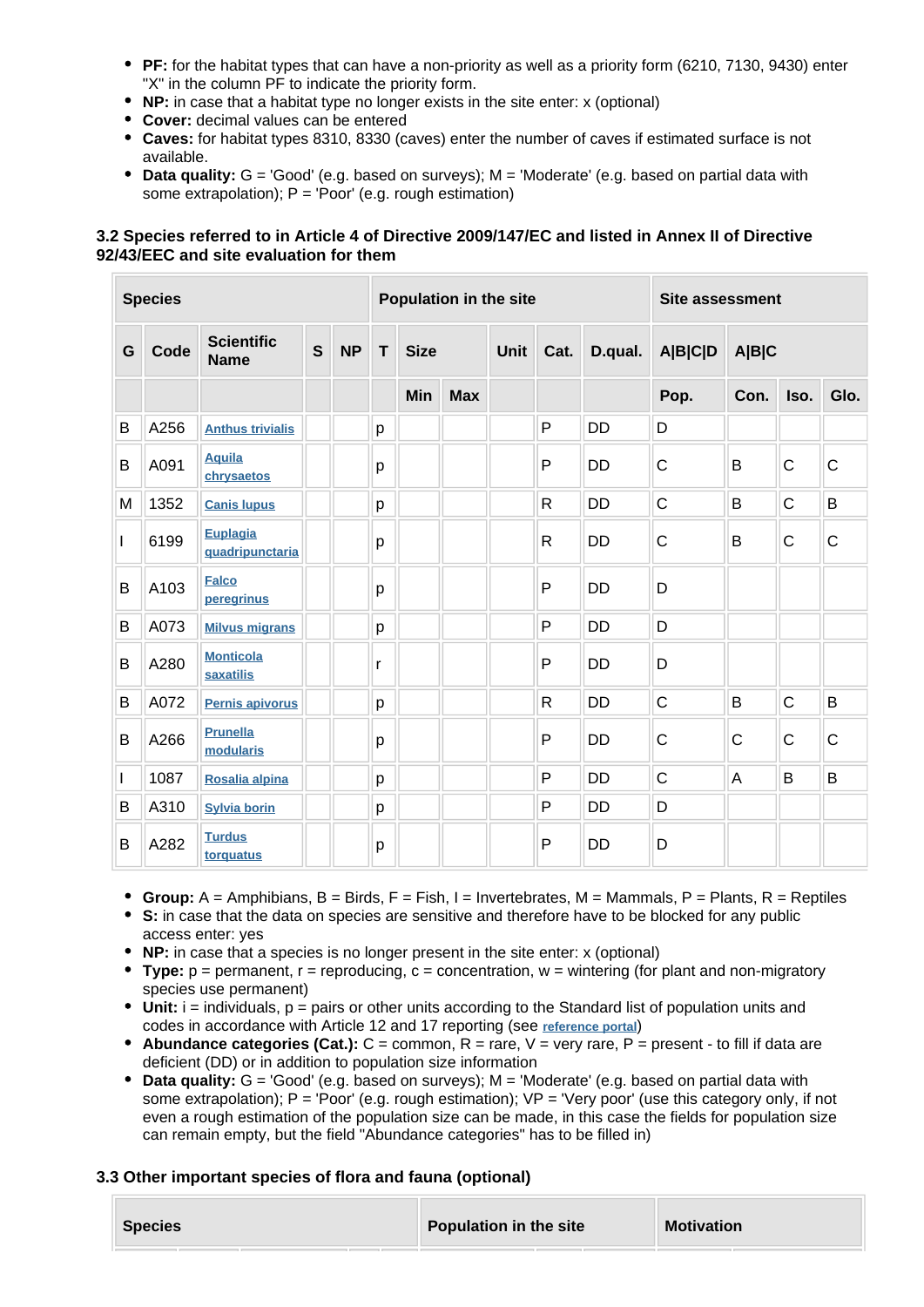| Group                    | <b>CODE</b> | <b>Scientific</b><br><b>Name</b>                 | $\mathsf{s}$ | <b>NP</b> | <b>Size</b> |            | Unit Cat.      | <b>Annex</b> | <b>Species</b>     | <b>Other</b> | categories                |              |                           |
|--------------------------|-------------|--------------------------------------------------|--------------|-----------|-------------|------------|----------------|--------------|--------------------|--------------|---------------------------|--------------|---------------------------|
|                          |             |                                                  |              |           | Min         | <b>Max</b> | <b>C R V P</b> | IV           | $\pmb{\mathsf{V}}$ | $\mathbf{A}$ | $\, {\bf B}$              | $\mathbf C$  | $\mathbf D$               |
| $\sf P$                  |             | <b>Alchemilla</b><br>saxatilis                   |              |           |             |            | ${\sf R}$      |              |                    |              |                           |              | X                         |
| $\sf P$                  |             | <b>Allium</b><br>victorialis                     |              |           |             |            | $\mathsf V$    |              |                    |              |                           |              | X                         |
| $\sf P$                  |             | <b>Anemone</b><br>narcissiflora                  |              |           |             |            | $\mathsf V$    |              |                    |              |                           |              | X                         |
| ${\sf P}$                |             | <b>Arenaria</b><br>bertolonii                    |              |           |             |            | ${\sf R}$      |              |                    |              |                           |              | X                         |
| ${\sf P}$                |             | <b>Bellidiastrum</b><br>michelii                 |              |           |             |            | $\mathsf V$    |              |                    |              |                           |              | X                         |
| ${\sf P}$                |             | <b>Botrychium</b><br><b>Iunaria</b>              |              |           |             |            | ${\sf R}$      |              |                    |              |                           |              | X                         |
| $\sf P$                  |             | <b>Caltha palustris</b>                          |              |           |             |            | ${\sf R}$      |              |                    |              |                           |              | X                         |
| ${\sf P}$                |             | <b>Campanula</b><br><b>latifolia</b>             |              |           |             |            | ${\sf R}$      |              |                    |              |                           |              | X                         |
| M                        |             | <b>Cervus elaphus</b>                            |              |           |             |            | $\mathsf P$    |              |                    |              |                           | X            |                           |
| $\mathsf{R}$             | 1284        | <b>Coluber</b><br>viridiflavus                   |              |           |             |            | $\mathsf C$    | X            |                    |              |                           |              |                           |
| $\mathsf{P}$             |             | <b>Doronicum</b><br>columnae                     |              |           |             |            | ${\sf R}$      |              |                    |              |                           |              | X                         |
| ${\sf R}$                | 1281        | <b>Elaphe</b><br>longissima                      |              |           |             |            | $\mathsf{P}$   | X            |                    |              |                           |              |                           |
| ${\sf P}$                |             | <b>Festuca</b><br>violacea subsp.<br>puccinellii |              |           |             |            | $\mathsf V$    |              |                    |              | $\mathsf X$               |              |                           |
| ${\sf P}$                | 1866        | Galanthus<br>nivalis                             |              |           |             |            | $\mathsf{P}$   |              | $\pmb{\times}$     |              |                           |              | Χ                         |
| $\sf P$                  |             | Gentiana verna                                   |              |           |             |            | $\mathsf{R}$   |              |                    |              |                           |              | $\mathsf{X}$              |
| $\sf P$                  |             | Gentianella<br>campestris                        |              |           |             |            | $\mathsf{R}$   |              |                    |              |                           |              | X                         |
| $\sf P$                  |             | Goodyera<br>repens                               |              |           |             |            | $\mathsf{R}$   |              |                    |              |                           |              | X.                        |
| $\sf P$                  |             | <b>Hieracium</b><br>villosum                     |              |           |             |            | $\mathsf{R}$   |              |                    |              |                           |              | $\mathsf{X}$              |
| $\sf P$                  | 5189        | Huperzia selago                                  |              |           |             |            | ${\sf R}$      |              |                    |              |                           |              | X                         |
| $\mathbf{I}$             |             | <b>Hyponephele</b><br>lupina                     |              |           |             |            | $\mathsf P$    |              |                    |              |                           |              | X                         |
| ${\sf P}$                |             | <b>Isopyrum</b><br>thalictroides                 |              |           |             |            | $\mathsf{R}$   |              |                    |              |                           |              | $\boldsymbol{\mathsf{X}}$ |
| $\mathsf{R}$             |             | Lacerta<br>bilineata                             |              |           |             |            | $\mathsf P$    |              |                    |              |                           | $\mathsf{X}$ |                           |
| $\overline{\phantom{a}}$ |             | Leptusa brucki                                   |              |           |             |            | ${\sf R}$      |              |                    |              | X                         |              |                           |
|                          |             | Leptusa<br>ceresoleana<br>zangherii              |              |           |             |            | ${\sf R}$      |              |                    |              | $\boldsymbol{\mathsf{X}}$ |              |                           |
|                          |             | <b>Littorimus</b>                                |              |           |             |            |                |              |                    |              |                           |              |                           |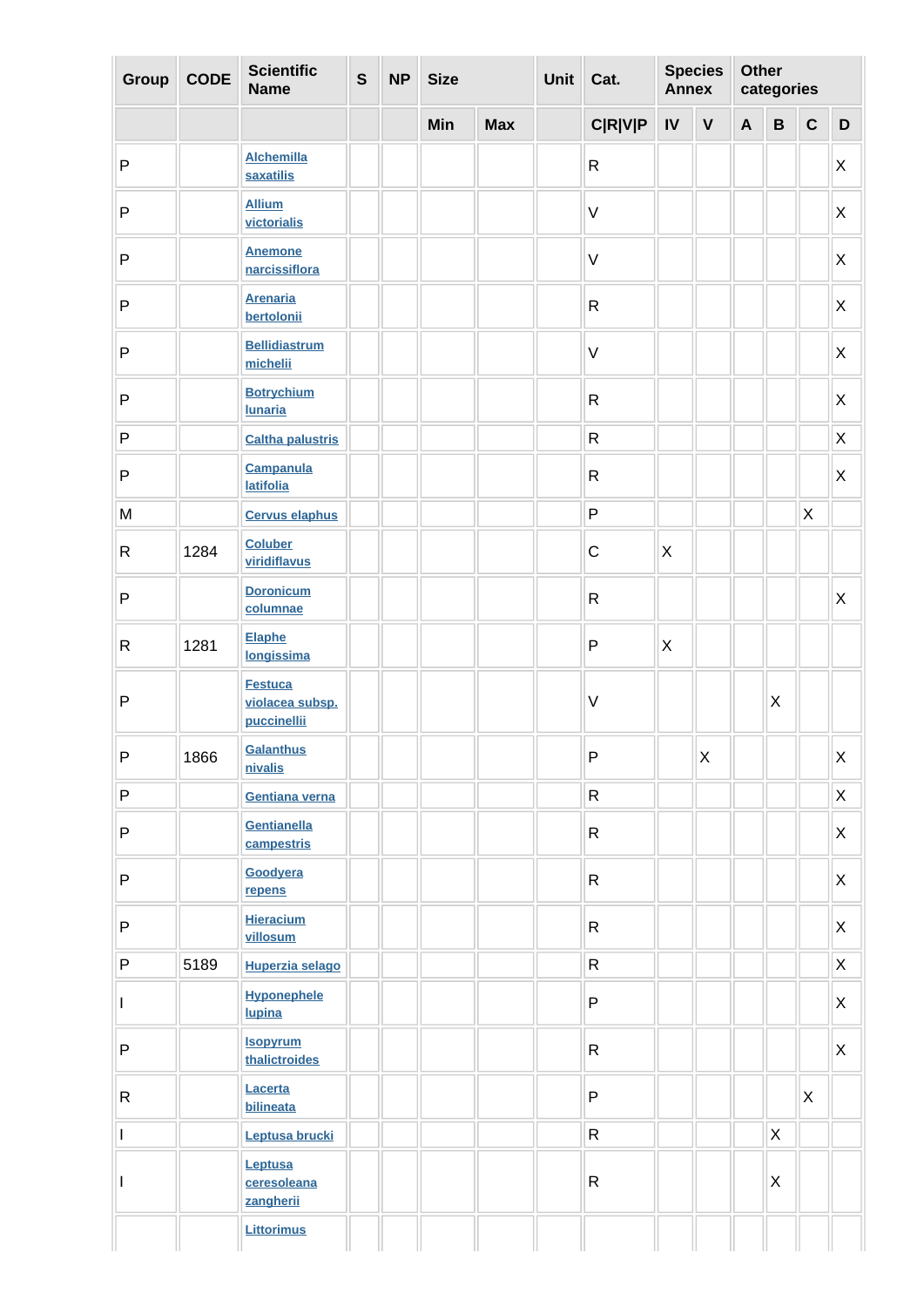| $\overline{\phantom{a}}$                                                              |      | <b>hispidulus</b>                                    |  |  | $\mathsf{R}$ |              |                           |              |              | $\mathsf X$               |
|---------------------------------------------------------------------------------------|------|------------------------------------------------------|--|--|--------------|--------------|---------------------------|--------------|--------------|---------------------------|
| $\sf P$                                                                               | 5104 | Lycopodium<br>annotinum                              |  |  | $\mathsf{R}$ |              | $\mathsf{X}$              |              |              | $\boldsymbol{\mathsf{X}}$ |
| $\mathsf{P}$                                                                          | 5105 | Lycopodium<br>clavatum                               |  |  | $\mathsf R$  |              | $\boldsymbol{\mathsf{X}}$ |              |              | $\boldsymbol{\mathsf{X}}$ |
| $\mathsf{I}$                                                                          | 1058 | <b>Maculinea arion</b>                               |  |  | $\mathsf P$  | X            |                           |              |              |                           |
| $\mathsf{P}$                                                                          |      | <b>Murbeckiella</b><br>zanonii                       |  |  | $\mathsf R$  |              |                           | $\mathsf{X}$ |              |                           |
|                                                                                       |      | <b>Otiorhynchus</b><br>griseopunctatus<br>falteronae |  |  | ${\sf R}$    |              |                           | $\mathsf{X}$ |              |                           |
| $\mathbf{I}$                                                                          | 1056 | <b>Parnassius</b><br>mnemosyne                       |  |  | $\mathsf{P}$ | X            | <b>X</b>                  |              |              | X                         |
| $\sf P$                                                                               |      | <b>Phegopteris</b><br>connectilis                    |  |  | $\mathsf{R}$ |              |                           |              |              | X                         |
| M                                                                                     | 1329 | <b>Plecotus</b><br>austriacus                        |  |  | $\mathsf{P}$ | X            |                           |              |              |                           |
| $\mathsf{R}$                                                                          | 1256 | <b>Podarcis</b><br>muralis                           |  |  | $\mathsf C$  | $\mathsf{X}$ |                           |              |              |                           |
| $\mathsf A$                                                                           | 1206 | Rana italica                                         |  |  | $\mathsf{P}$ | X            |                           |              |              |                           |
| A                                                                                     | 1213 | Rana<br>temporaria                                   |  |  | $\mathsf{P}$ |              |                           |              | $\mathsf{X}$ | $\mathsf{X}$              |
| $\sf P$                                                                               |      | <b>Rhynchosinapis</b><br>cheiranthos                 |  |  | $\mathsf{R}$ |              |                           |              |              | $\mathsf{X}$              |
| $\sf P$                                                                               |      | <b>Saxifraga</b><br>oppositifolia<br>var. latina     |  |  | $\mathsf C$  |              |                           |              |              | $\boldsymbol{\mathsf{X}}$ |
| $\mathsf{P}$                                                                          |      | <b>Senecio</b><br>doronicum                          |  |  | $\mathsf{R}$ |              |                           |              |              | $\mathsf{X}$              |
| I                                                                                     |      | <b>Sinodendron</b><br>cylindricum                    |  |  | $\mathsf{R}$ |              |                           |              |              | X                         |
| A                                                                                     | 1185 | <b>Speleomantes</b><br><b>italicus</b>               |  |  | $\mathsf{P}$ |              |                           | $\mathsf{X}$ | $\mathsf{X}$ | X                         |
| $\sf P$                                                                               |      | <b>Streptopus</b><br>amplexifolius                   |  |  | $\mathsf{R}$ |              |                           |              |              | $\mathsf{X}$              |
| ${\sf M}$                                                                             |      | <b>Talpa caeca</b>                                   |  |  | $\sf P$      |              |                           |              |              | $\mathsf X$               |
| $\mathsf{M}% _{T}=\mathsf{M}_{T}\!\left( a,b\right) ,\ \mathsf{M}_{T}=\mathsf{M}_{T}$ |      | Talpa europaea                                       |  |  | $\sf P$      |              |                           |              |              | X                         |
| $\sf P$                                                                               |      | <b>Tephroseris</b><br><b>italica</b>                 |  |  | $\mathsf C$  |              |                           | $\mathsf{X}$ |              |                           |
| $\mathbf{I}$                                                                          |      | <b>Thecla betulae</b>                                |  |  | $\mathsf{R}$ |              |                           |              |              | X                         |
| $\sf P$                                                                               |      | <b>TOZZIA ALPINA</b><br><u>L.</u>                    |  |  | $\vee$       |              |                           |              |              | $\boldsymbol{\mathsf{X}}$ |
| $\mathbf{I}$                                                                          |      | <b>Trechus</b><br>zangherii                          |  |  | $\mathsf{P}$ |              |                           | $\mathsf{X}$ |              |                           |
| $\mathsf{P}$                                                                          |      | <b>Vaccinium</b><br>vitis-idaea                      |  |  | $\mathsf{R}$ |              |                           |              |              | X                         |
| $\sf P$                                                                               |      | Viola eugeniae<br>ssp. eugeniae                      |  |  | $\mathsf{R}$ |              |                           | $\mathsf{X}$ |              |                           |

**Group:** A = Amphibians, B = Birds, F = Fish, Fu = Fungi, I = Invertebrates, L = Lichens, M =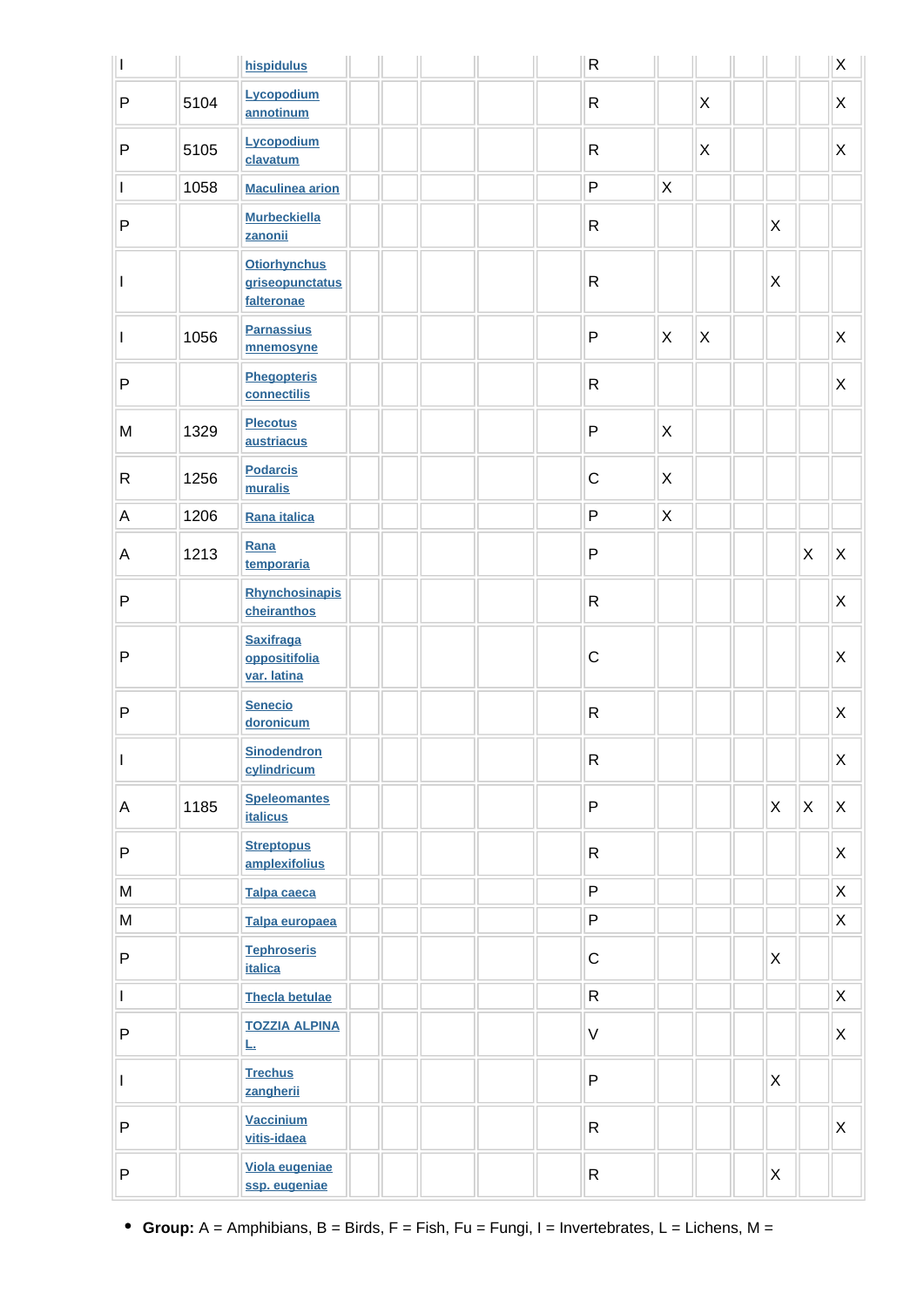Mammals,  $P =$  Plants,  $R =$  Reptiles

- **CODE:** for Birds, Annex IV and V species the code as provided in the reference portal should be used in addition to the scientific name
- **S:** in case that the data on species are sensitive and therefore have to be blocked for any public access enter: yes
- **NP:** in case that a species is no longer present in the site enter: x (optional)
- $\bullet$  Unit:  $i =$  individuals,  $p =$  pairs or other units according to the standard list of population units and codes in accordance with Article 12 and 17 reporting, (see **[reference portal](http://bd.eionet.europa.eu/activities/Natura_2000/reference_portal)**)
- **Cat.:** Abundance categories: C = common, R = rare, V = very rare, P = present
- **Motivation categories: IV, V:** Annex Species (Habitats Directive), **A:** National Red List data; **B:** Endemics; **C:** International Conventions; **D:** other reasons

# <span id="page-5-0"></span>**4. SITE DESCRIPTION**

#### **4.1 General site character**

**Habitat class % Cover** N08 20.0 N16 30.0 N22  $\vert$  10.0 N09 40.0 **Total Habitat Cover** 100

#### **Other Site Characteristics**

Crinale dell'Alto Appennino Tosco-Romagnolo, comprendente le cime M. Falco, M. Falterona e M. Gabrendo, su cui si sviluppano piccole aree a nardeto.

#### **4.2 Quality and importance**

Presenza di specie endemiche, tra cui Viola eugeniae, e di specie al loro limite meridionale di distribuzione, fra cui Tozzia alpina. Alcune specie ornitiche minacciate legate alle ridotte zone aperte, è inoltre da segnalare la presenza di nua coppia di Aquila chrysaetos nidificante in prossimità del sito. Segnalata la presenza di Canis lupus. Fra gli invertebrati è presente il Coleottoero Cerambicide Rosalia alpina oltre ad alcune specie endemiche della Toscana e dell'Appennino.

#### **4.3 Threats, pressures and activities with impacts on the site**

The most important impacts and activities with high effect on the site

| Negative Impacts                                                          |                                              |                                   |                           |  |  |  |  |
|---------------------------------------------------------------------------|----------------------------------------------|-----------------------------------|---------------------------|--|--|--|--|
| Rank                                                                      | <b>Threats</b><br>and<br>pressures<br>[code] | Pollution<br>(optional)<br>[code] | inside/outside<br>[i o b] |  |  |  |  |
| M                                                                         | G01.06                                       |                                   | b                         |  |  |  |  |
| $\overline{\mathsf{M}}$                                                   | G01.02                                       |                                   | b                         |  |  |  |  |
|                                                                           | A04.03                                       |                                   |                           |  |  |  |  |
| H                                                                         | D01.02                                       |                                   | o                         |  |  |  |  |
|                                                                           | D01.01                                       |                                   |                           |  |  |  |  |
| Ή                                                                         | F06.01                                       |                                   | b                         |  |  |  |  |
| $\overline{\mathsf{H}}$                                                   | F06                                          |                                   | ٥                         |  |  |  |  |
| $\overline{\mathsf{H}}$                                                   | G02.02                                       |                                   | ٥                         |  |  |  |  |
| $P = 1.1$<br>الله المحدد والما<br>$L = L$ $\sim$ $L$ $\sim$ $R$ $\Lambda$ |                                              |                                   |                           |  |  |  |  |

| Positive Impacts |                                                |                            |                           |  |  |  |  |
|------------------|------------------------------------------------|----------------------------|---------------------------|--|--|--|--|
| <b>IRank</b>     | Activities,<br>management (optional)<br>[code] | <b>Pollution</b><br>[code] | inside/outside<br>[i o b] |  |  |  |  |

Rank:  $H = high$ ,  $M = medium$ ,  $L = low$ 

Pollution:  $N =$  Nitrogen input, P = Phosphor/Phosphate input, A = Acid input/acidification,

 $T =$  toxic inorganic chemicals,  $O =$  toxic organic chemicals,  $X =$  Mixed pollutions

**[Back to top](#page-0-0)**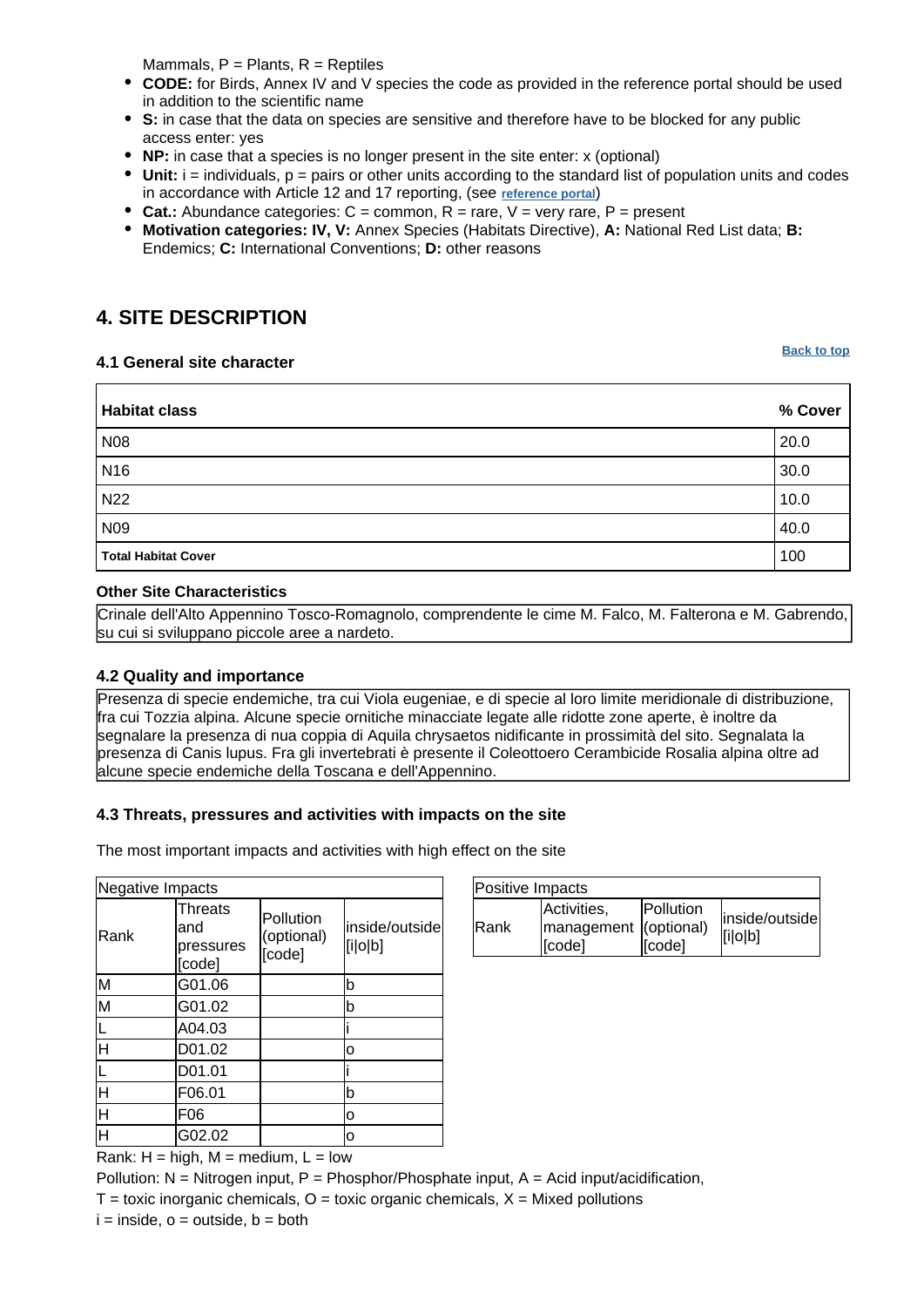#### **4.4 Ownership (optional)**

| ype           |                       | [%] |
|---------------|-----------------------|-----|
|               | National/Federal      | 0   |
|               | State/Province        | 0   |
| <b>Public</b> | Local/Municipal       | 0   |
|               | Any Public            | 90  |
|               | Joint or Co-Ownership | 0   |
| Private       |                       | 10  |
| Unknown       |                       | 0   |
| sum           |                       | 100 |

#### **4.5 Documentation**

Zangheri P. - Praterie di vetta della Burraia di Campigna e M. Falco., 1979, Censimento biotopi S.B.I. Vol. II, scheda 8-29. D.R.E.AM. Italia s.c.r.l.., 1994, Repertorio delle aree individuate dalla carta del rispetto della natura della Provincia di Arezzo., Provincia di Arezzo. Collezione Museo "La Specola" (Firenze). Tellini G., Arcamone E., Baccetti N., Meschini E., Sposimo P., 1997 - Atlante degli uccelli nidificanti e svernanti in Toscana (1982-92). Quad. Mus. Stor. Nat. Livorno, Monografia n.1: 414 pp. Comunicazione Paolo Sposimo. Comunicazione Stefano Vanni. Lanza B. - Il Triturus alpestris (Laurenti) e la Rana temporaria L. sull'Appennino., 1966, Arch. bot. biogeogr. ital., (4) 10[1965] (3-4): 261-272. Bartolozzi L. - Note corologiche e morfologiche sui Lucanidae in Toscana (Coleoptera)., 1986, Atti Mus. civ. Stor. nat. Grosseto, 7/8: 11-26. Pace R. - Monografia del genere Leptusa Kraatr (col. Staphylinidae)., 1989, Mem. Mus . Civ. St. Nat. Verona, 8; 1-307. Comunicazione Filippo Fabiano.
 Comunicazione Paolo Maria Casini. Insetti:
 Magistretti M., 1965, Coleoptera Cicindelidae, Carabidae. Catalogo topografico. Fauna d'Italia. VIII., Calderini Ed., Bologna. Mascagni A. - Eteroceridi del bacino del fiume Arno (pars II): note faunistiche ed ecologiche (III contributo alla conoscenza degli eteroceridi della Toscana) (Coleoptera Heteroceridae)., 1987, Atti Mus. civ. St. nat. Grosseto, 11/12: 101-117. Collezione Piero Abbazzi. Pace R. - Monografia del genere Leptusa Kraatr (col. Staphylinidae)., 1989, Mem. Mus . Civ. St. Nat. Verona, 8; 1-307. Collezione Insetti Gianfranco Fiorini, Pratovecchio (Ar)
 Collezione Museo "La Specola" (Firenze). Comunicazione Bruno Foggi. Comunicazione Duccio Berzi.
 Comunicazione Stefano Vanni. Mammiferi:
 Mammiferi: Museo di Storia Naturale dell'Università di Firenze, sezione Zoologia "La Specola".

# <span id="page-6-0"></span>**5. SITE PROTECTION STATUS (optional)**

#### **5.1 Designation types at national and regional level:**

**[Back to top](#page-0-0)**

| Code             | Cover [%] | Code             | Cover [%] | Code        | Cover [%] |
|------------------|-----------|------------------|-----------|-------------|-----------|
| IT44             | 100.0     | IT <sub>01</sub> | 100.0     | <b>IT13</b> | 100.0     |
| IT <sub>02</sub> |           |                  |           |             |           |

#### **5.2 Relation of the described site with other sites:**

designated at national or regional level:

| Type code                     | Site name                     | <b>Type</b> | Cover [%] |
|-------------------------------|-------------------------------|-------------|-----------|
| I IT01                        | Foreste Alto Bacino dell'Arno |             |           |
| $\overline{\phantom{0}}$ IT13 | Foreste Alto Bacino dell'Arno |             |           |
| IT02                          | Foreste Alto Bacino dell'Arno |             |           |

### <span id="page-6-1"></span>**6. SITE MANAGEMENT**

**6.1 Body(ies) responsible for the site management:**